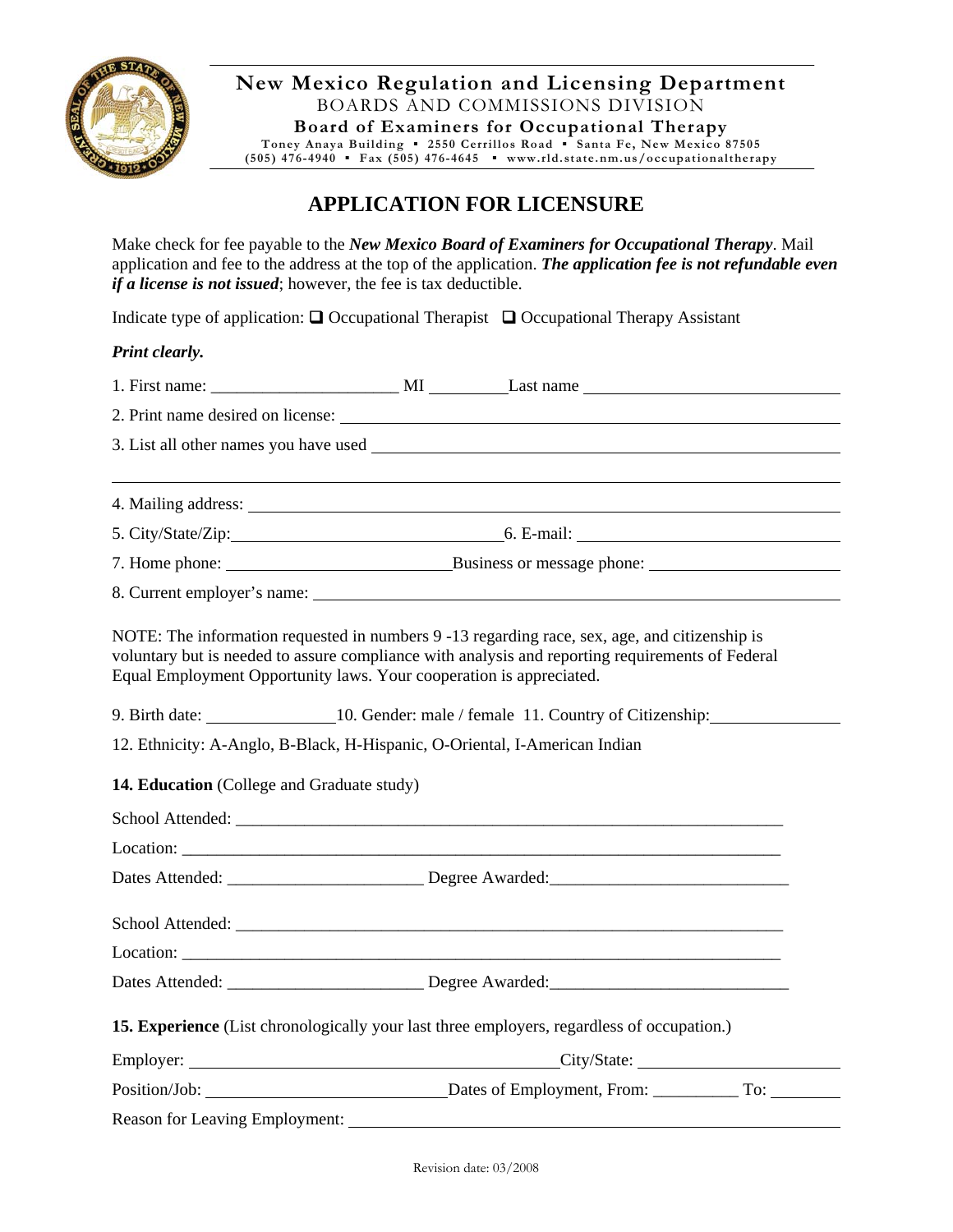## **Board of Examiners for Occupational Therapy APPLICATION FOR LICENSURE**

| 16. Have you ever:                                 |                                                                                                                                                                                                             |  |
|----------------------------------------------------|-------------------------------------------------------------------------------------------------------------------------------------------------------------------------------------------------------------|--|
|                                                    | A. Had a license denied, suspended, or revoked, or have a license pending denial, suspension, or<br>revocation by any professional licensing board? YES $\Box$ NO $\Box$                                    |  |
| YES $\Box$ NO $\Box$                               | B. Been convicted of, or have charges pending against you for any felony or misdemeanor?                                                                                                                    |  |
|                                                    | C. Been sued or have a suit pending for malpractice? YES $\Box$ NO $\Box$                                                                                                                                   |  |
| professional licensing board? YES $\Box$ NO $\Box$ | D. Been found guilty of, or have pending charges of immoral or unprofessional conduct by any                                                                                                                |  |
|                                                    | E. Are you currently engaged in the illegal use of controlled dangerous substances? YES $\Box$ NO $\Box$                                                                                                    |  |
| YES $\Box$ NO $\Box$                               | F. If yes, are you currently participating in a supervised rehabilitation program which monitors you in<br>order to assure that you are not engaging in the illegal use of controlled dangerous substances? |  |
| explanation of disciplinary actions.               | 17. If applicable, attach notarized affidavit of conviction or felony, misdemeanor, malpractice, or written                                                                                                 |  |
|                                                    | 18. Have you ever been issued a Provisional Permit (Limited or Temporary) in another state?<br>YES $\Box$ NO $\Box$ If you answered yes, list those states below.                                           |  |
|                                                    | State: Date Issued: Expiration Date: License No.                                                                                                                                                            |  |
|                                                    | 19. In what state(s) have you been licensed as an OTR or COTA?                                                                                                                                              |  |
|                                                    | State: Date Issued: Expiration Date: License No.                                                                                                                                                            |  |
|                                                    | State: Date Issued: Expiration Date: License No.                                                                                                                                                            |  |
|                                                    | 20. Are you currently licensed in any other profession(s) in New Mexico or any other state?<br>$YES \t{D} \t{NO} \t{I}$ If yes, what profession(s):                                                         |  |
|                                                    | State: Date Issued: Expiration Date: License No.                                                                                                                                                            |  |
| OR                                                 | 21. Date you successfully took the NBCOT Certification Examination: Month: ______ Year: ________<br>Date you have applied to take NBCOT Certification Examination: Month: ______ Year: ________________     |  |
|                                                    |                                                                                                                                                                                                             |  |
|                                                    | New Mexico Regulation and Licensing Department                                                                                                                                                              |  |
|                                                    | BOARDS AND COMMISSION DIVISION                                                                                                                                                                              |  |